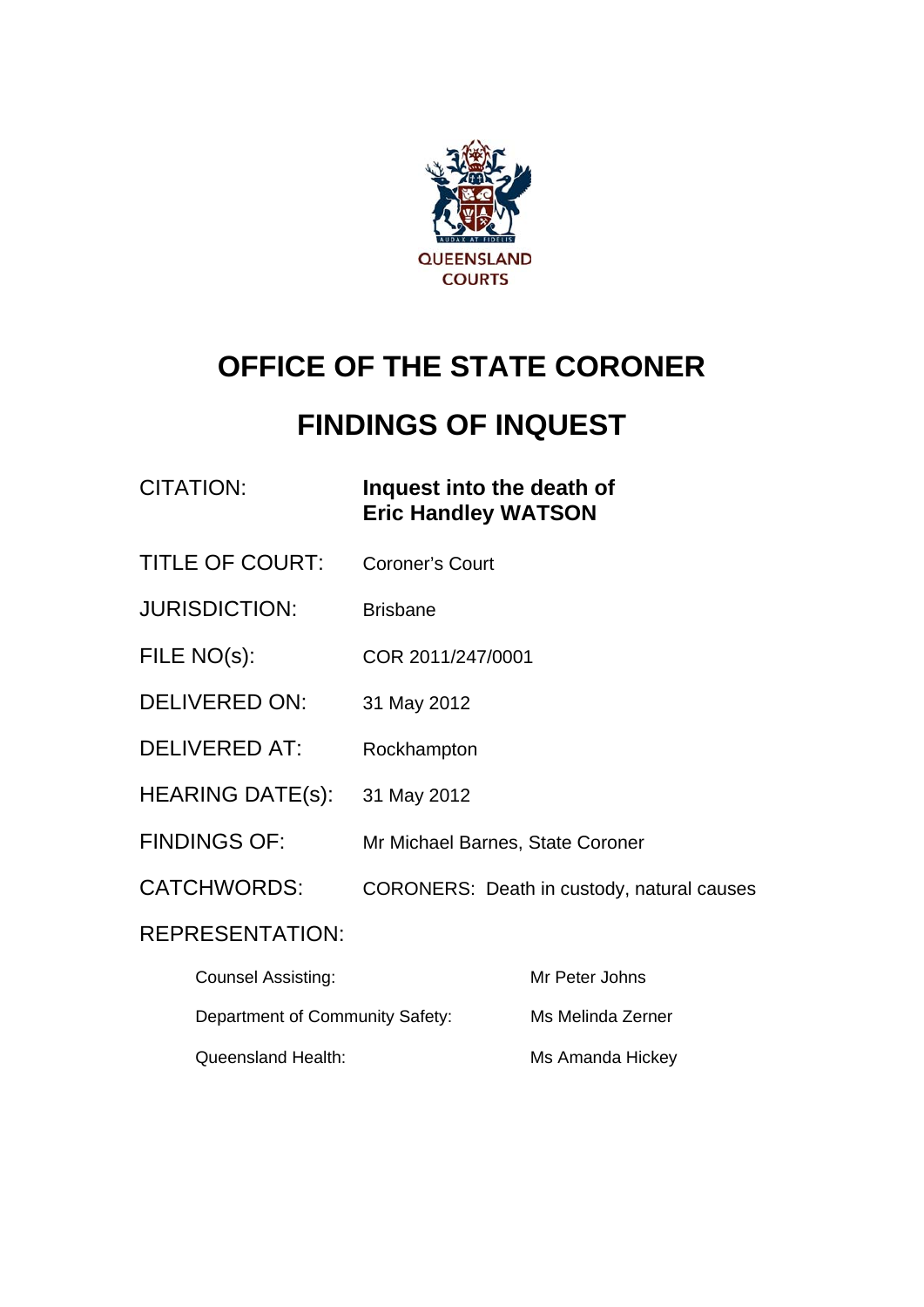## **Table of Contents**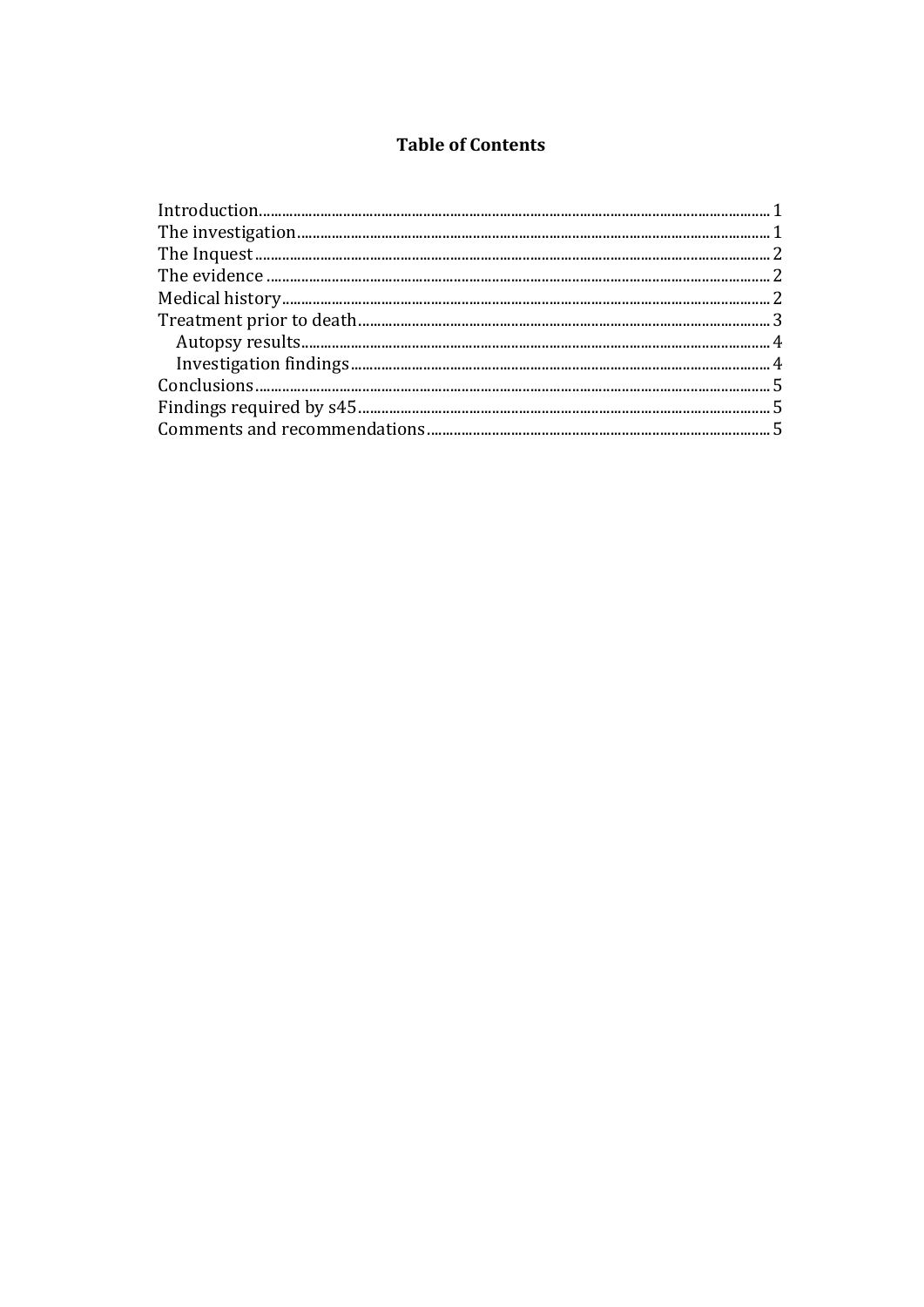The *Coroners Act 2003* provides in s47 that when an inquest is held into a death in custody, the coroner's written findings must be given to the family of the person who died, each of the persons or organisations granted leave to appear at the inquest and to various officials with responsibility for the justice system. These are my findings in relation to the death of Eric Handley Watson. They will be distributed in accordance with the requirements of the Act and posted on the web site of the Office of State Coroner.

#### <span id="page-2-0"></span>*Introduction*

Eric Watson was 75 years of age when he died at Rockhampton Base Hospital late on the evening of 17 January 2011. At the time of his death, and for the preceding 17 months, Mr Watson was a prisoner in the custody of Queensland Corrective Services. After presenting to medical staff at Capricornia Correctional Centre (CCC) with deteriorating respiratory symptoms in the second half of 2010, he was diagnosed in November of that year with advanced terminal lung cancer.

These findings:

- confirm the identity of the deceased person, the time, place and medical cause of his death;
- consider whether any third party contributed to his death;
- determine whether the authorities charged with providing for the prisoner's health care needs adequately discharged those responsibilities; and
- consider whether any changes to procedures or policies could reduce the likelihood of deaths occurring in similar circumstances or otherwise contribute to public health and safety or the administration of justice.

### <span id="page-2-1"></span>*The investigation*

Uniformed police attended the Rockhampton Base Hospital in the early hours of 18 January 2011 and made preliminary investigations into the circumstances of the death of Mr Watson. They arranged for formal identification of the body and notified the QPS Corrective Services Investigation Unit (CSIU). Detective Sergeant Myke Anderson and Detective Senior Constable Rudy Knaggs from that unit travelled to Rockhampton later in the morning to commence their investigations. The latter compiled a report of the investigation which was submitted to my office and tendered at the inquest.

The detectives attended CCC and conducted interviews with each of the inmates who had been in contact with the deceased. All relevant records from CCC and Rockhampton Base Hospital were seized. A detailed statement was taken from the prisoner who had been assigned to care for Mr Watson in the months prior to his death.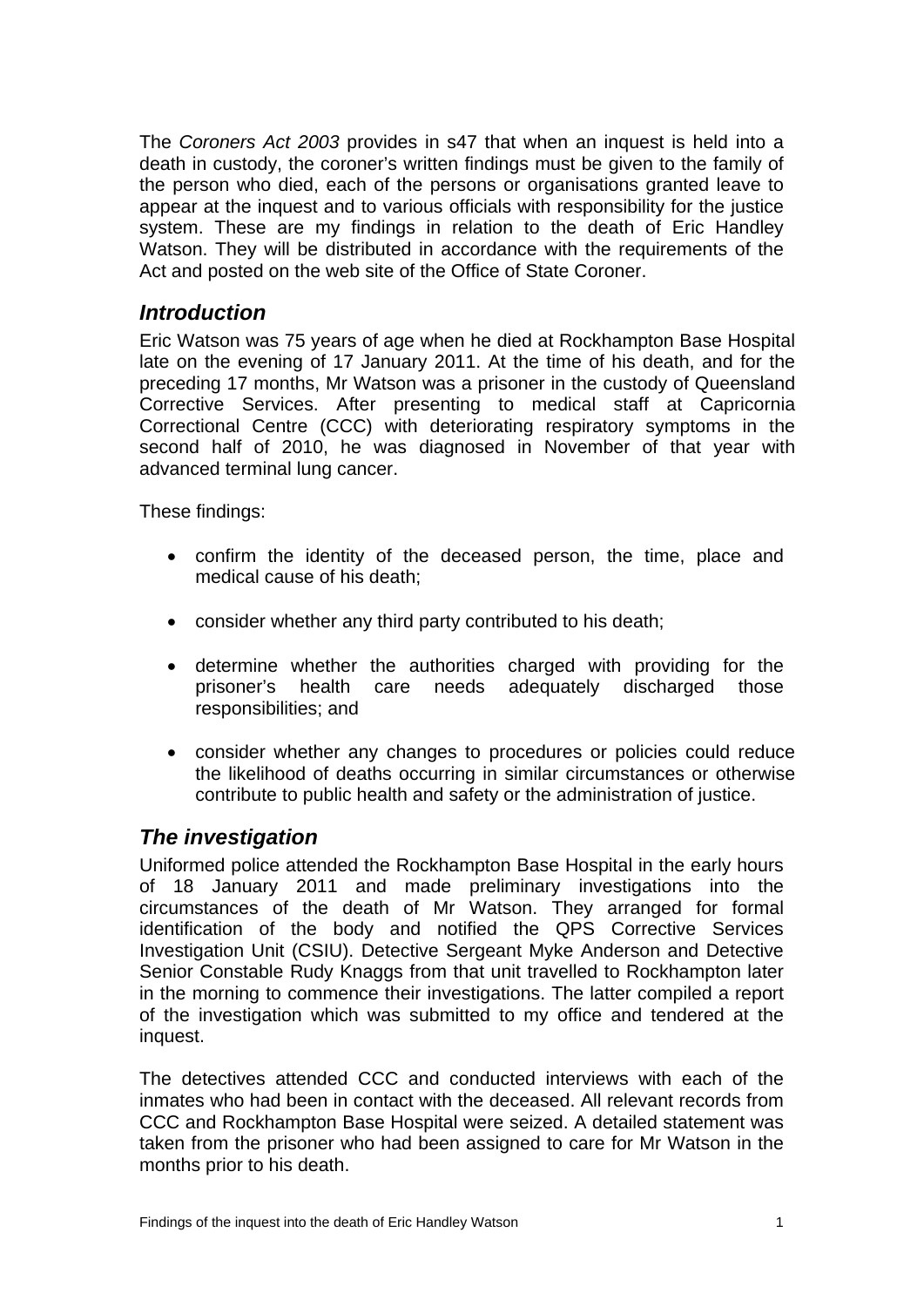A QPS scenes of crime officer was deployed to Rockhampton Base Hospital and a series of photographs was taken of the body *in situ* at the hospital and during the course of the autopsy examination which took place in the hospital morgue. Detective Senior Constable Knaggs examined the medical and correctional history of the deceased and liaised with staff in my office with regard to the need for further investigation.

Detective Knaggs produced a comprehensive report summarising the results of his investigation. That investigation and report were of a commendable standard.

# <span id="page-3-0"></span>*The Inquest*

An inquest was held in Rockhampton on 31 May 2012. All of the statements, records of interview, medical records, photographs and materials gathered during the investigation were tendered at the inquest.

The investigating officer gave evidence and Mr Johns proposed no further oral evidence be heard subject to contrary submissions from any other party. Mr Johns had earlier written to Mr Watson's wife, enclosing a copy of the police investigation report and explaining that he would make this submission. No objection was received to the proposed course from any party and I agreed that the evidence tendered was sufficient for me to make the requisite findings.

## <span id="page-3-1"></span>*The evidence*

#### **Personal circumstances**

Mr Watson was born on 26 November 1936 in Birmingham, England. A 1963 conviction for disorderly behaviour was all that appeared on his criminal record until his conviction on 30 April 2010 on 20 counts of indecent treatment of children. These counts related to offences that took place between 1979 and 1998 and Mr Watson was sentenced to a period of six years imprisonment with a parole eligibility date of the 16 May 2011.

Mr Watson was remanded in custody shortly after being arrested in relation to these offences. He was placed in the protection unit at CCC where he stayed from his reception on 9 May 2009 until his death. Mr Watson is survived by his wife Nola.

### <span id="page-3-2"></span>*Medical history*

At his reception medical at CCC on 9 May 2009 Mr Watson presented with a history of asthma, though he denied suffering current symptoms. Medical records obtained by the nursing staff at CCC confirmed he had previously been diagnosed with bronchial asthma. In August 2010 he was prescribed Ventolin 5mg as nebuliser as required. The medical records also revealed a series of presentations by Mr Watson in early 2009 relating to pain in his shoulder. An ultrasound at that time suggested a tear in the rotator cuff/biceps and Mr Watson underwent physiotherapy treatment.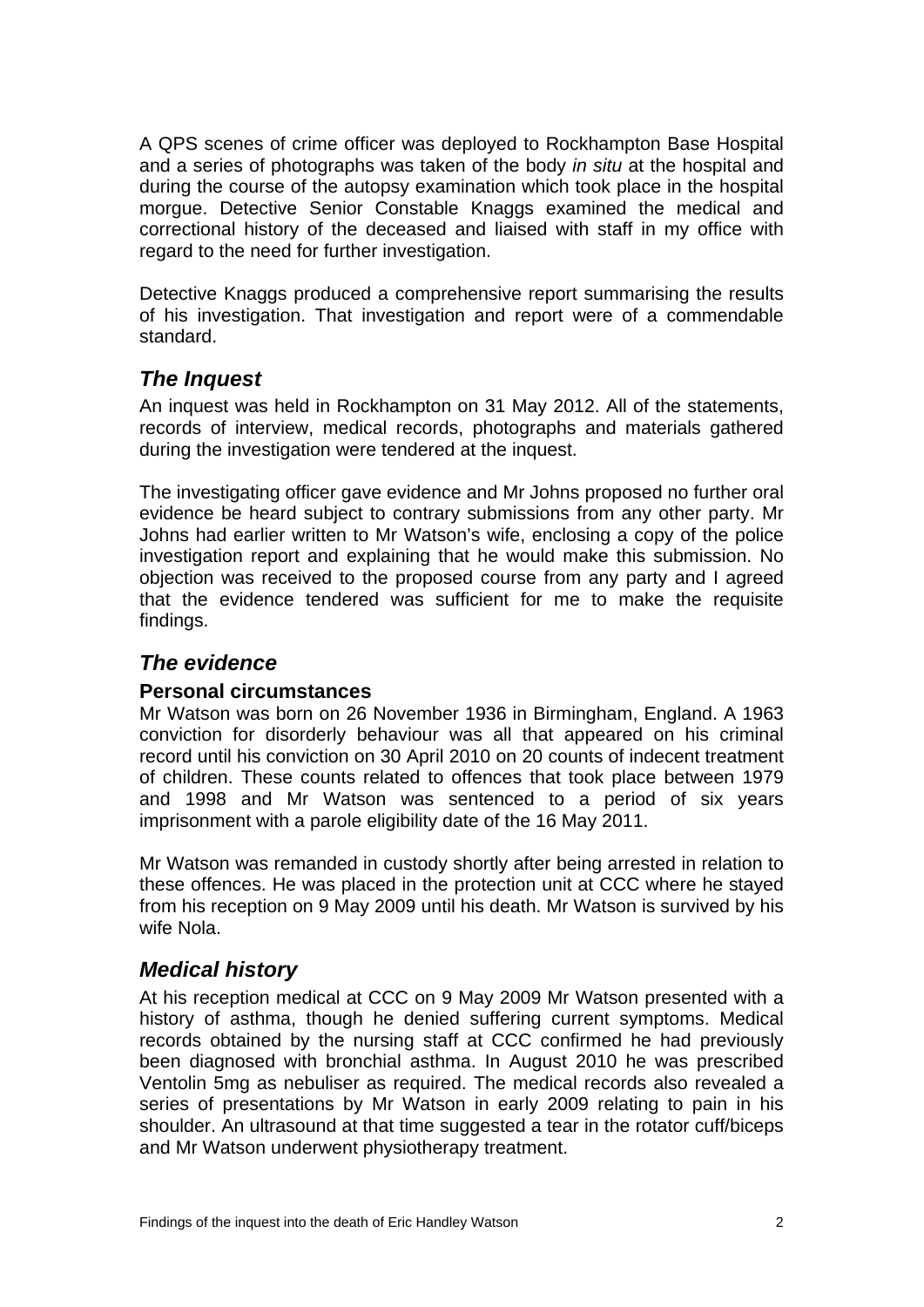At the reception medical at CCC Mr Watson also disclosed he had recently attempted suicide as a result of the investigation into the offences with which he was ultimately charged. By the time he arrived at CCC he denied any suicidal ideation and this remained the case for the duration of his stay.

#### <span id="page-4-0"></span>*Treatment prior to death*

On 9 September 2010 Nola Watson rang the nursing staff at CCC to inform them Mr Watson had told her in a telephone call that he was suffering from shortness of breath. When nursing staff spoke to Mr Watson he told them he felt fine and was only suffering from shortness of breath when he became anxious. He was placed on the "daily blood pressure" list due to his high reading on that day.

On 11 October 2010 Mr Watson was seen by a visiting medical officer, Dr Christie. He complained of increasing shortness of breath to Dr Christie and of coughing at night. Mr Watson told Dr Christie he had been a smoker in the past but not for 25 years. The impression of Dr Christie was that the symptoms related to Mr Watson's diagnosed asthma and he formulated a treatment plan involving an increase in medication and frequent monitoring of Mr Watson's condition.

During medical consultations on 19 October 2010 and 5 November 2010 Mr Watson continued to complain of increasing shortness of breath and by the latter date his blood pressure had increased significantly. Mr Watson had daily contact with the medical staff at CCC thereafter until 8 November 2010. After staying overnight in the CCC medical centre on 7 November 2010 in order to ensure constant access to a nebuliser, Mr Watson's shortness of breath reached critical levels early the following morning. Nursing staff noted him to have a blue periphery and he was transferred to the Rockhampton Base Hospital for treatment.

Dr Matthew Burge, a visiting medical oncologist at Rockhampton Base Hospital summarised Mr Watson's presentation and the subsequent findings as follows:

"*He presented to hospital with a several week history of some weight loss, dry cough and shortness of breath and was found to have a collapsed left lung with large left pleural effusion. He had an intercostal catheter and the pleural effusion drained, but the left lung did not reinflate. Cytology from this pleural fluid has confirmed adinocarcinoma consistent with a lung primary. CT scanning did not reveal any clear evidence of a primary lung cancer or metastases elsewhere, although of course the left lung is collapsed"* 

On 8 December 2010 Dr Burge had a long discussion with Mr Watson in which he said the condition was incurable and if left to its own devices Mr Watson would likely die within months. Dr Burge explained the availability of palliative chemotherapy which had the potential to improve survival time and maintain quality of life, at least more than would otherwise be the case. After some thought, Mr Watson advised his doctor he did not wish to undergo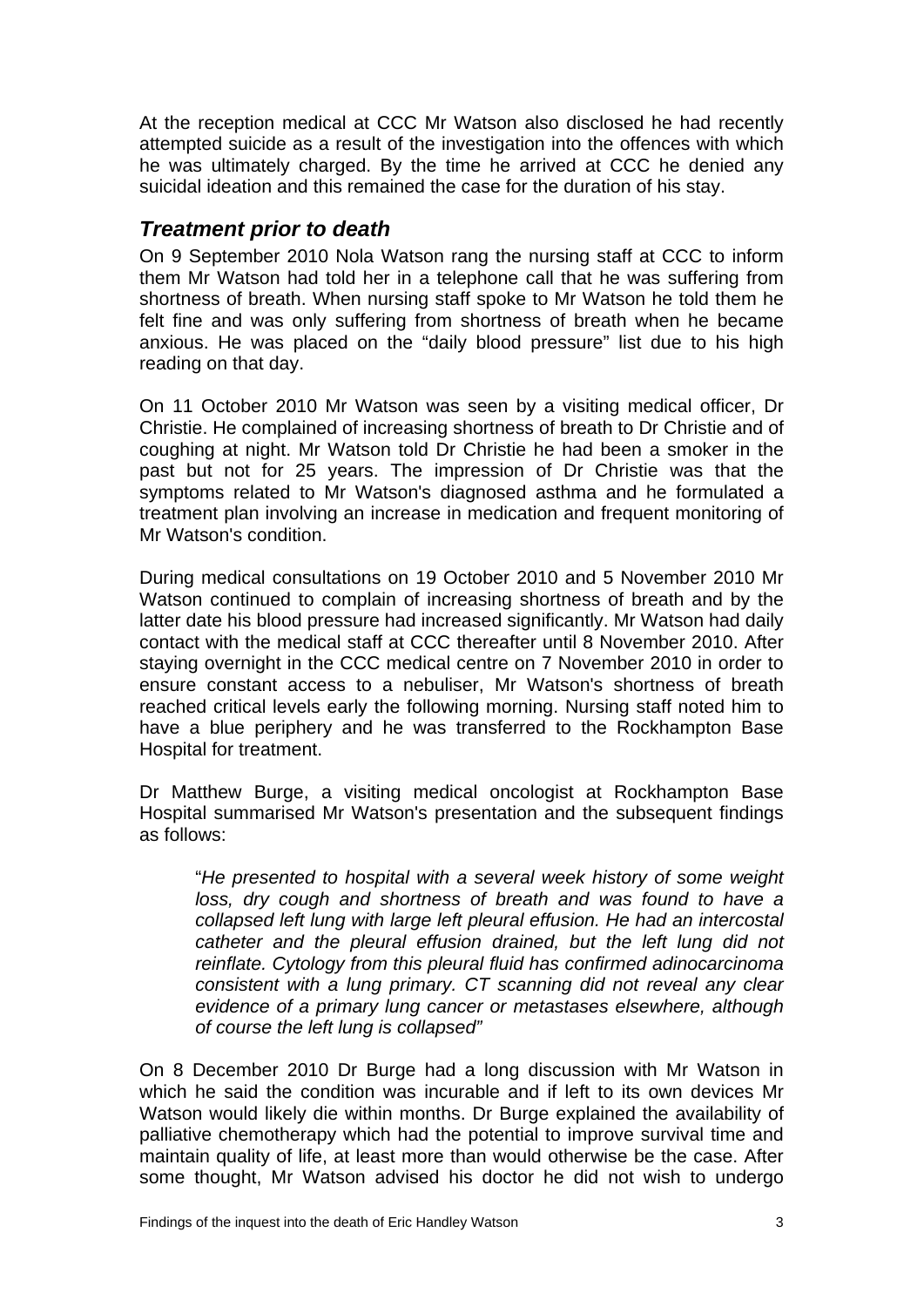chemotherapy treatment and had decided to leave the carcinoma to take its natural course.

Mr Watson returned to CCC on 24 November 2010 after his condition was diagnosed at Rockhampton Base Hospital and a palliative care plan had been formulated. He had by that time been transferred to the oncology department at the Rockhampton Base Hospital and they later liaised with nursing staff at CCC in order to ensure Mr Watson received the appropriate level of palliative care and medication. Another prisoner, David Hines, was assigned to Mr Watson as his carer in order to assist him with maintaining hygiene and basic daily tasks which were becoming increasingly difficult.

On 17 January 2011 Mr Watson's condition had deteriorated such that he could no longer be cared for by staff at CCC. He was transferred to Rockhampton Base Hospital and over the course of that afternoon and evening was given pain relief. A non-resuscitation directive was already in place. During the course of the afternoon and evening Mr Watson remained under guard by corrective service officers (CSO's) although his friends and family were able to freely visit him.

At 11:25pm it was noted Mr Watson was no longer breathing and a short time later he was pronounced deceased and a life extinct certificate issued by Dr Alegbe Oladapo.

The CSO's in attendance maintained a log of events and a record of all people attending the scene in the hours prior to and subsequent to the death.

#### <span id="page-5-0"></span>*Autopsy results*

After considering the views of Mr Watson's family and the circumstances of his death, I ordered an autopsy by way of external examination only. This was carried out on 20 January 2011 by an experienced forensic pathologist, Dr Nigel Buxton. Dr Buxton issued a report in which he stated:

*"Death in this patient is the result of metastatic lung cancer of adenocarcinoma type. Examination of the body shows no evidence of physical trauma that would have contributed to death or shortened the gentleman's life. Examination of the medical record shows no evidence of over prescription of opiates. I believe death to be natural."* 

As a result of his findings, Dr Buxton issued a certificate listing the cause of death as:

*1(a) Carcinomatosis,* due to*,* or as a consequence of

*1(b) Carcinoma of the left lung*.

#### <span id="page-5-1"></span>**Investigation findings**

None of the other inmates at CCC provided information to the investigating officers suggestive of foul play or of any deficiency or inappropriateness with regard to the treatment received by Mr Watson while in custody.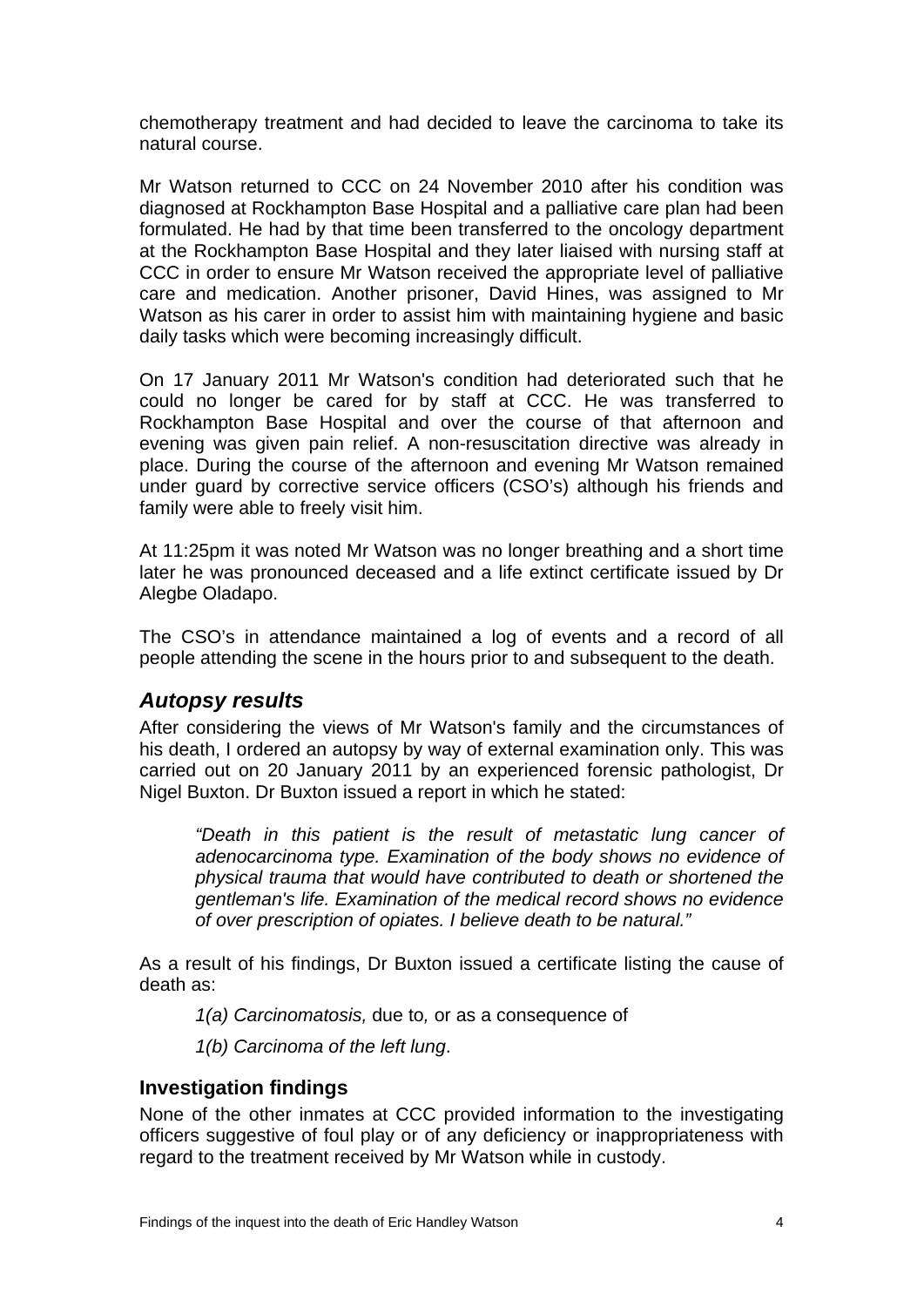Detective Senior Constable Knaggs told the inquest that after examining the scene of Mr Watson's death, interviewing eyewitnesses and examining contemporaneous documents, he holds no suspicions the death of Mr Watson was anything but natural.

### <span id="page-6-0"></span>*Conclusions*

I conclude Mr Watson died from natural causes. I find none of the correctional officers or inmates at CCC caused or contributed to his death.

I am satisfied he was given adequate medical treatment at CCC during the latter part of 2010. Although he presented a number of times with increasing shortness of breath before he was hospitalised, examinations were undertaken on each occasion and adequate monitoring by nursing staff followed. It is relevant Mr Watson's symptoms were consistent with his longterm diagnosis of asthma and even after he was transferred to Rockhampton Base Hospital on 8 November 2011 his carcinoma was not diagnosed until three days later. It is sadly clear by the time he presented with symptoms which are now known to be related to his cancer, it had grown and spread to an extent that meant it was untreatable.

I am also satisfied the care afforded to Mr Watson by staff at the Rockhampton Base Hospital in the months prior to his death was adequate and appropriate.

## <span id="page-6-1"></span>*Findings required by s45*

I am required to find, as far as is possible, the medical cause of death, who the deceased person was and when, where and how he came by his death. As a result of considering all of the material contained in the exhibits, I am able to make the following findings.

| Identity of the deceased $-$ | The deceased person was Eric Handley<br>Watson                                                        |
|------------------------------|-------------------------------------------------------------------------------------------------------|
| How he died -                | While in custody Mr Watson died from natural<br>causes despite receiving appropriate medical<br>care. |
| Place of death $-$           | He died at Rockhampton Base Hospital in<br>Queensland.                                                |
| Date of death $-$            | He died on 17 January 2011.                                                                           |
| Cause of death $-$           | Mr Watson died from carcinomatosis.                                                                   |

### <span id="page-6-2"></span>*Comments and recommendations*

Section 46, insofar as it is relevant to this matter, provides that a coroner may comment on anything connected with a death that relates to public health or safety, the administration of justice or ways to prevent deaths from happening in similar circumstances in the future.